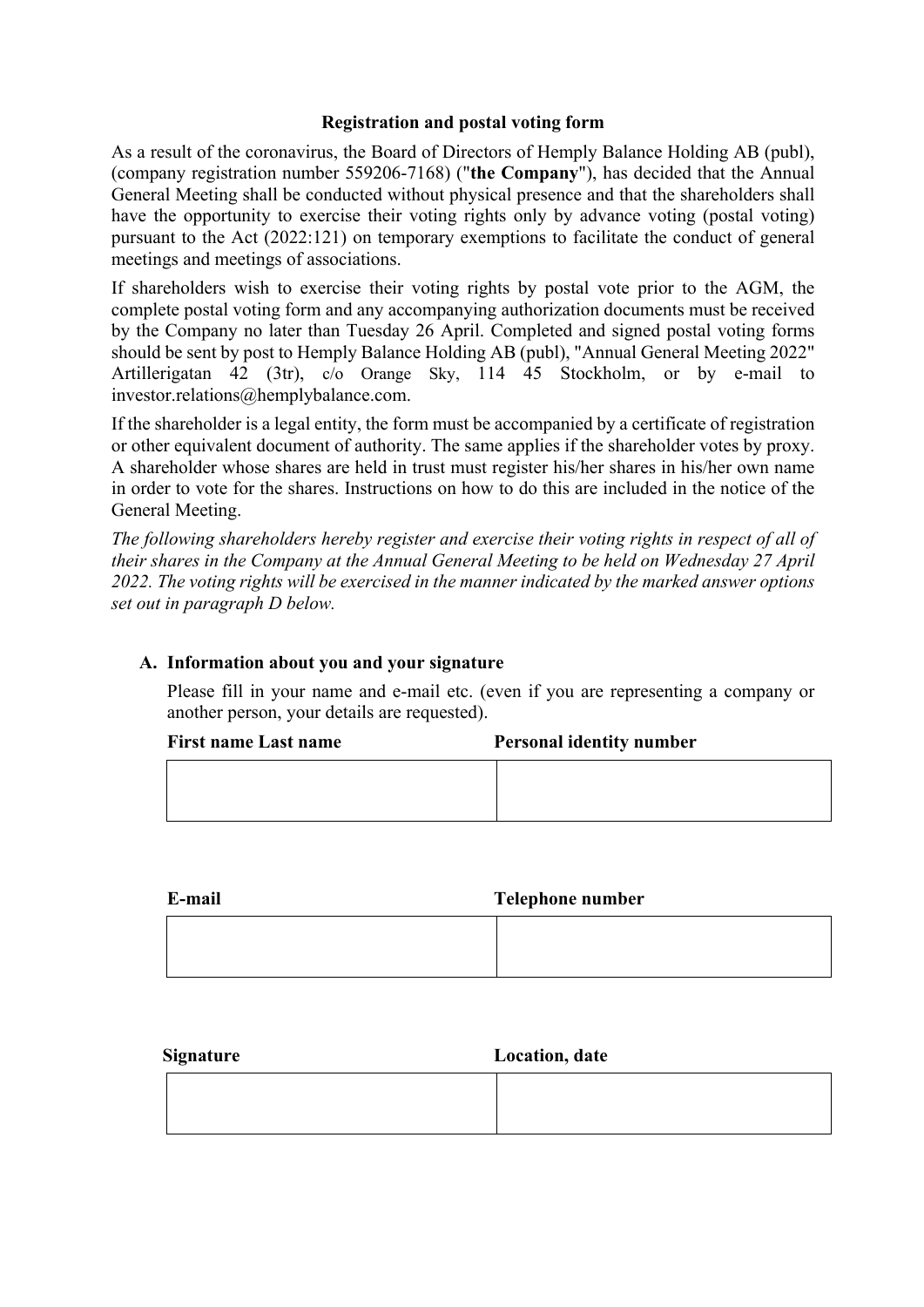# **B. Do you own the shares yourself or are they owned by a shareholder whom you represent?**

I own the shares myself (continue to point D)

I represent a shareholder (please fill in the details in section C)

### **C. I represent a shareholder**

Fill in the shareholder's name and social security number or organization number.

| Name of shareholder | Personal identity/organization number |  |
|---------------------|---------------------------------------|--|
|                     |                                       |  |
|                     |                                       |  |

Please submit the declaration by filling in the appropriate box.

 **Declaration (if the signatory is a proxy for a shareholder who is a legal entity):** I, the undersigned, being a director, chief executive officer or authorized signatory of the shareholder, declare on my honor and conscience that I am authorized to cast this postal vote on behalf of the shareholder and that the contents of the postal vote are in accordance with the resolution of the shareholder.

 **Declaration (if the signatory represents the shareholder by proxy):** I, the undersigned, declare on my word of honor that the attached power of attorney is in conformity with the original and has not been revoked.

# **D. Agenda and response options**

The answer options below refer to the decision points set out in the notice of the General Meeting. For the full set of proposed resolutions, please refer to the notice and proposals on the Company's website. If the shareholder wishes to abstain from voting on any issue, no answer option for that issue should be marked.

|    |                                               | <b>YES</b> | NO |
|----|-----------------------------------------------|------------|----|
| 1. | Opening of the Annual General Meeting         |            |    |
| 2. | Election of the Chairman of the Meeting       |            |    |
|    | Carl-Fredrik Morander                         |            |    |
| 3. | Establishment and approval of the voting list |            |    |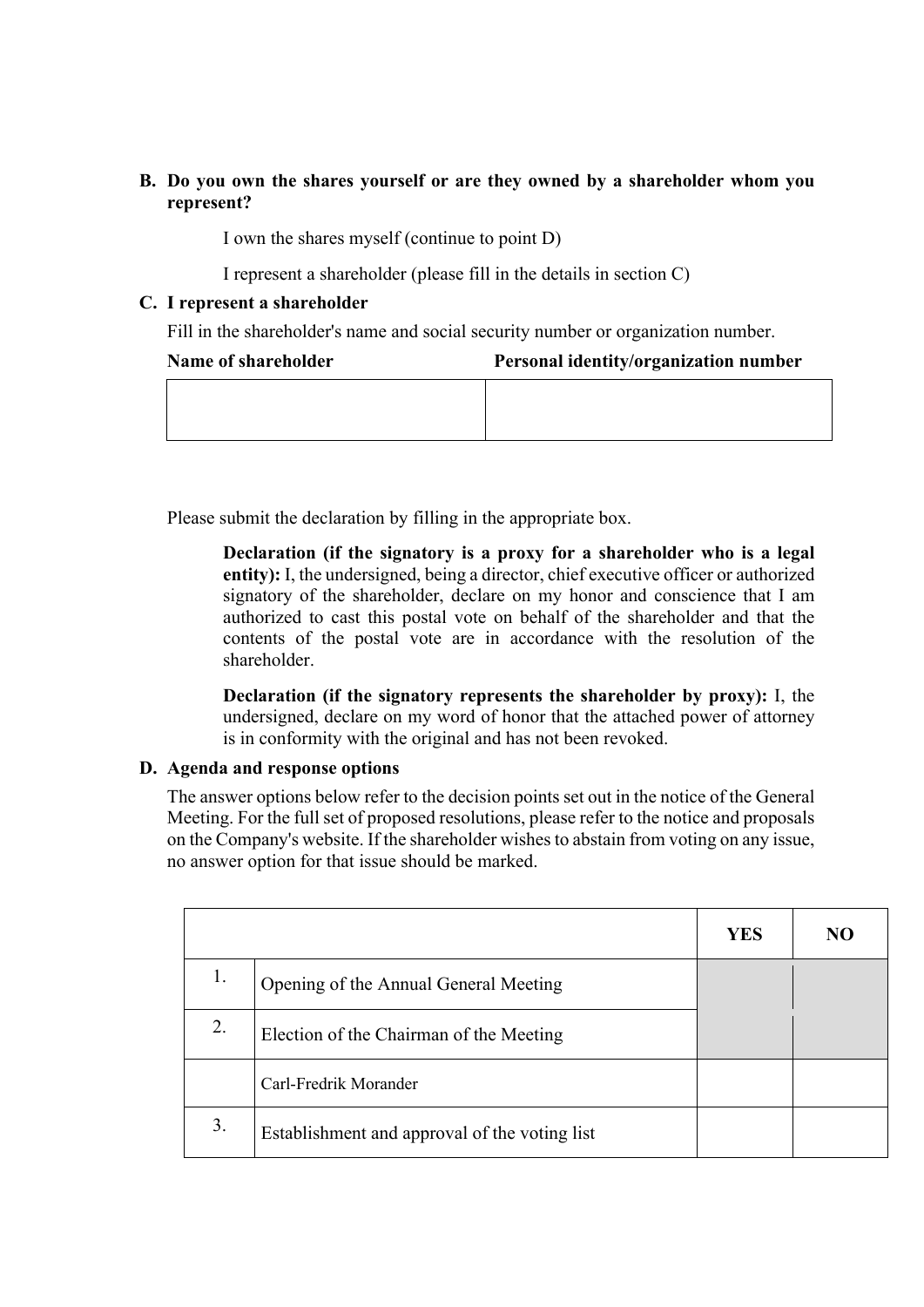| $\overline{4}$ . | Election of one or two recorders                                                                  |  |
|------------------|---------------------------------------------------------------------------------------------------|--|
|                  | Pingis Berg-Hadenius                                                                              |  |
| 5.               | Examination of whether the meeting has been duly<br>convened                                      |  |
| 6.               | Approval of the agenda                                                                            |  |
| 7.               | Presentation of the consolidated financial statements and<br>the auditor's report                 |  |
| 8.               | Decision on:                                                                                      |  |
|                  | (a) Adoption of the consolidated income statement<br>and balance sheet                            |  |
|                  | (b) Appropriation of the Company's profit or loss in<br>accordance with the adopted balance sheet |  |
|                  | (c) Discharge of the members of the Board of<br>Directors and the Chief Executive Officer         |  |
|                  | Jonas Lenne, (CEO)<br>$\ddot{1}$                                                                  |  |
|                  | Pingis Berg-Hadenius, (Chairman of the<br>$\overline{11}$<br>Board)                               |  |
|                  | $\overline{111}$<br>Emil Sandin, (Board member)                                                   |  |
|                  | iv)<br>Johan Kleberg, (Board member)                                                              |  |
|                  | Mia Batljan, (Board member)<br>V)                                                                 |  |
|                  | Petter Ödeen, (Board member)<br>vi)                                                               |  |
| 9.               | Decision on board and auditor fees                                                                |  |
| 10.              | Election of the Board of Directors and of the Auditor                                             |  |
|                  | Pingis Berg-Hadenius (Chairman of the<br>$\ddot{i}$<br>Board), re-election                        |  |
|                  | Emil Sandin (Board member), re-election<br>$\overline{11}$                                        |  |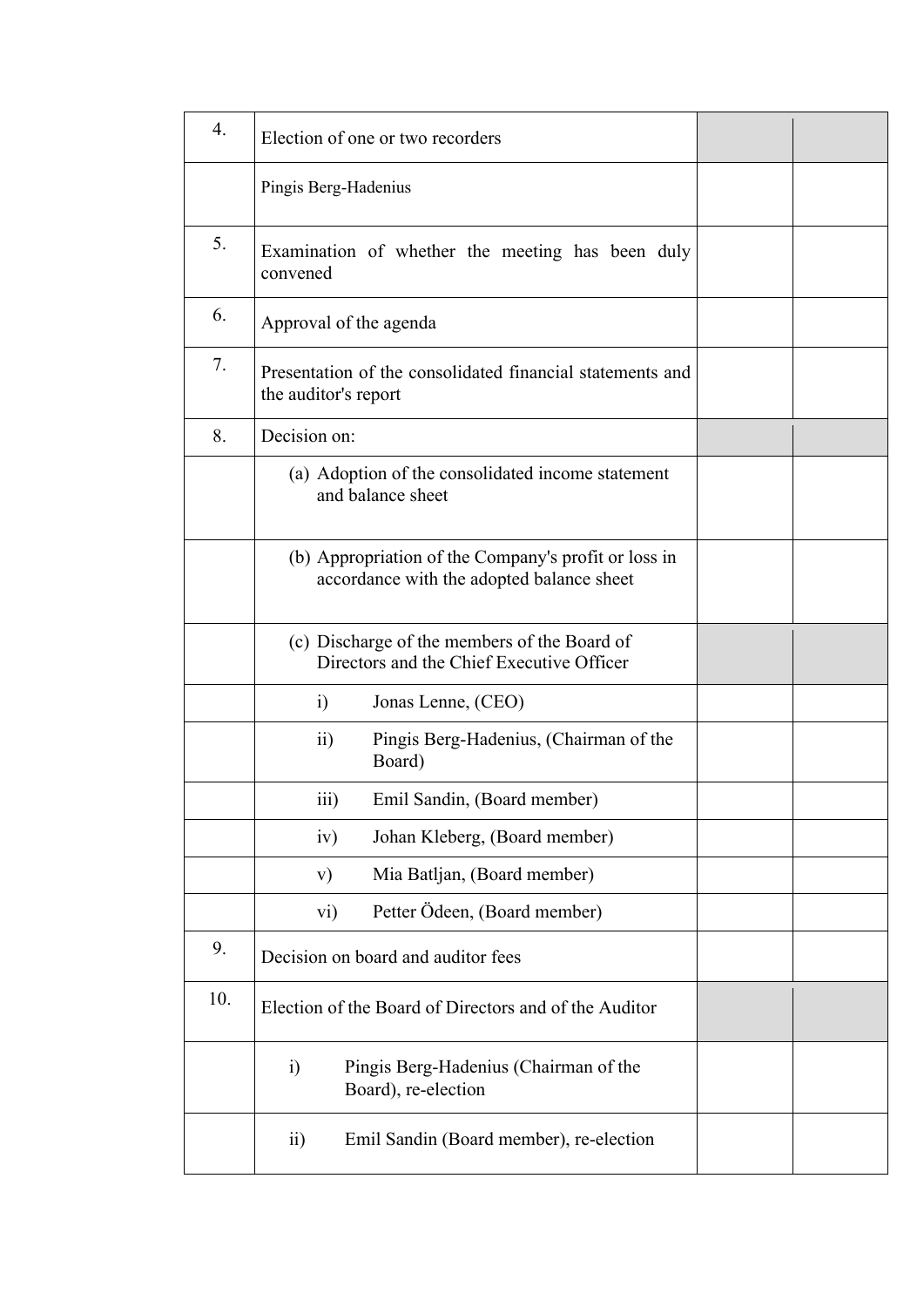|     | $\overline{\text{iii}}$<br>Johan Kleberg (Board member), re-election                                      |  |
|-----|-----------------------------------------------------------------------------------------------------------|--|
|     | Mia Batljan (Board member), re-election<br>iv)                                                            |  |
|     | The Board proposes that Marta Kocher be<br>V)<br>appointed as a new Board member, not for re-<br>election |  |
|     | i)<br>BDO Mälardalen (Audit company), re-election                                                         |  |
|     | Tomas Näsfeldt (Auditor in charge), re-<br>$\overline{11}$<br>election                                    |  |
| 11. | Resolution on incentive program A series 1 to senior executives                                           |  |
| 12. | Resolution on incentive program B series 2 to the Board of<br>Directors                                   |  |
| 13. | Authorization for the Board of Directors to decide on<br>issues of shares, warrants and convertibles      |  |
| 14. | Closing of the meeting                                                                                    |  |

The shareholder wishes to postpone decisions on the following items on the proposed agenda until a further general meeting (use numbers):

### **Additional information**

The shareholder may not give any instructions other than to mark one of the given answer options in the respective item under D. If the shareholder has added special instructions or conditions to the form, or changed or added to the pre-printed text, the vote is invalid.

Only one form per shareholder will be considered. If more than one form is submitted, only the most recently dated form will be considered. If two or more forms have the same date, only the last form received by the Company will be taken into account. Incomplete or incorrectly completed forms may be disregarded.